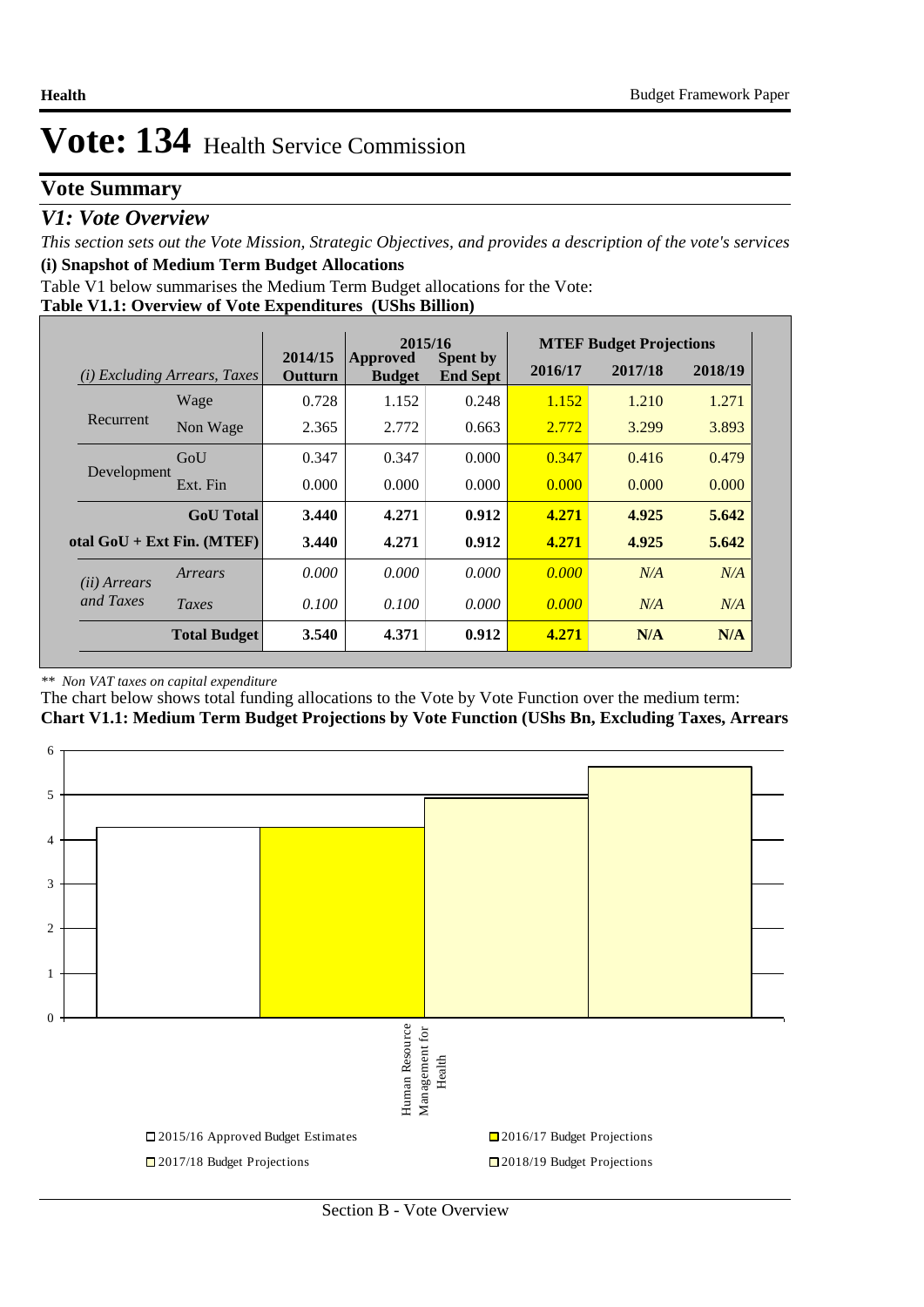## **Vote Summary**

### **(ii) Vote Mission Statement**

The Vote's Mission Statement is:

*To build a fundamentally strong and competent human resource base for efficient and effective health services delivery.*

### **(iii) Vote Outputs which Contribute to Priority Sector Outcomes**

The table below sets out the vote functions and outputs delivered by the vote which the sector considers as contributing most to priority sector outcomes.

| <b>Table V1.2: Sector Outcomes, Vote Functions and Key Outputs</b>                               |                                                                                   |                                                                                                   |  |  |  |  |  |  |  |
|--------------------------------------------------------------------------------------------------|-----------------------------------------------------------------------------------|---------------------------------------------------------------------------------------------------|--|--|--|--|--|--|--|
| <b>Sector Outcome 1:</b>                                                                         | <b>Sector Outcome 2:</b>                                                          | <b>Sector Outcome 3:</b>                                                                          |  |  |  |  |  |  |  |
| Increased deliveries in health facilities                                                        | Children under one year old protected<br><i>against life threatening diseases</i> | Health facilities receive adequate stocks<br>of essential medicines and health<br>supplies (EMHS) |  |  |  |  |  |  |  |
| Vote Function: 08 52 Human Resource Management for Health                                        |                                                                                   |                                                                                                   |  |  |  |  |  |  |  |
| Outputs Contributing to Outcome 1:                                                               | <b>Outputs Contributing to Outcome 2:</b>                                         | Outputs Contributing to Outcome 3:                                                                |  |  |  |  |  |  |  |
| <b>Outputs Provided</b>                                                                          | None                                                                              | None                                                                                              |  |  |  |  |  |  |  |
| 085201 Health Workers Recruitment<br>services                                                    |                                                                                   |                                                                                                   |  |  |  |  |  |  |  |
| 085206 Health Workers Recruitment and<br>Human Resource for Health<br><b>Management Services</b> |                                                                                   |                                                                                                   |  |  |  |  |  |  |  |

## *V2: Past Vote Performance and Medium Term Plans*

*This section describes past and future vote performance, in terms of key vote outputs and plans to address sector policy implementation issues.* 

### **(i) Past and Future Planned Vote Outputs**

*2014/15 Performance*

During the financial year, the Commission achieved a number of key outputs using the appropriated resources. These were:

(i) Recommended six (6) Health Managers and thirty (20) Medical Specialists to H.E the President for appointment.

(ii) Appointed into Health Service: seven hundred and fifteen (801) Health Workers of various categories for the different Health Institutions under its jurisdiction.

 $(iii)$ Processed one thousand one hundred twenty two  $(1,122)$  Human Resource for Health Decisions, majority of which were on confirmation in appointments. This was done through regular submissions processed at the Commission and those processed at the RRHs during the hands-on support supervision visits.

(iv) $Procured Three(3) Desk computers, Four (4) printers and Four (4) Ups$ 

(v) Hands-on Support Supervision visits to 13 Regional Referral Hospitals were carried out. During the visits Human Resource for Health cases such as confirmations in appointment were carried out (vi) Carried out support supervision in Fourty nine (49) Districts and thirteen (13) Regional Referral Hospitals.

(vii) Procured two (2) station wagon vehicles for Members

(viii)Offered support to the HIV/AIDS infected/affected staff.

*Preliminary 2015/16 Performance*

With the allocated financial resources, the Commission achieved the following key outputs during the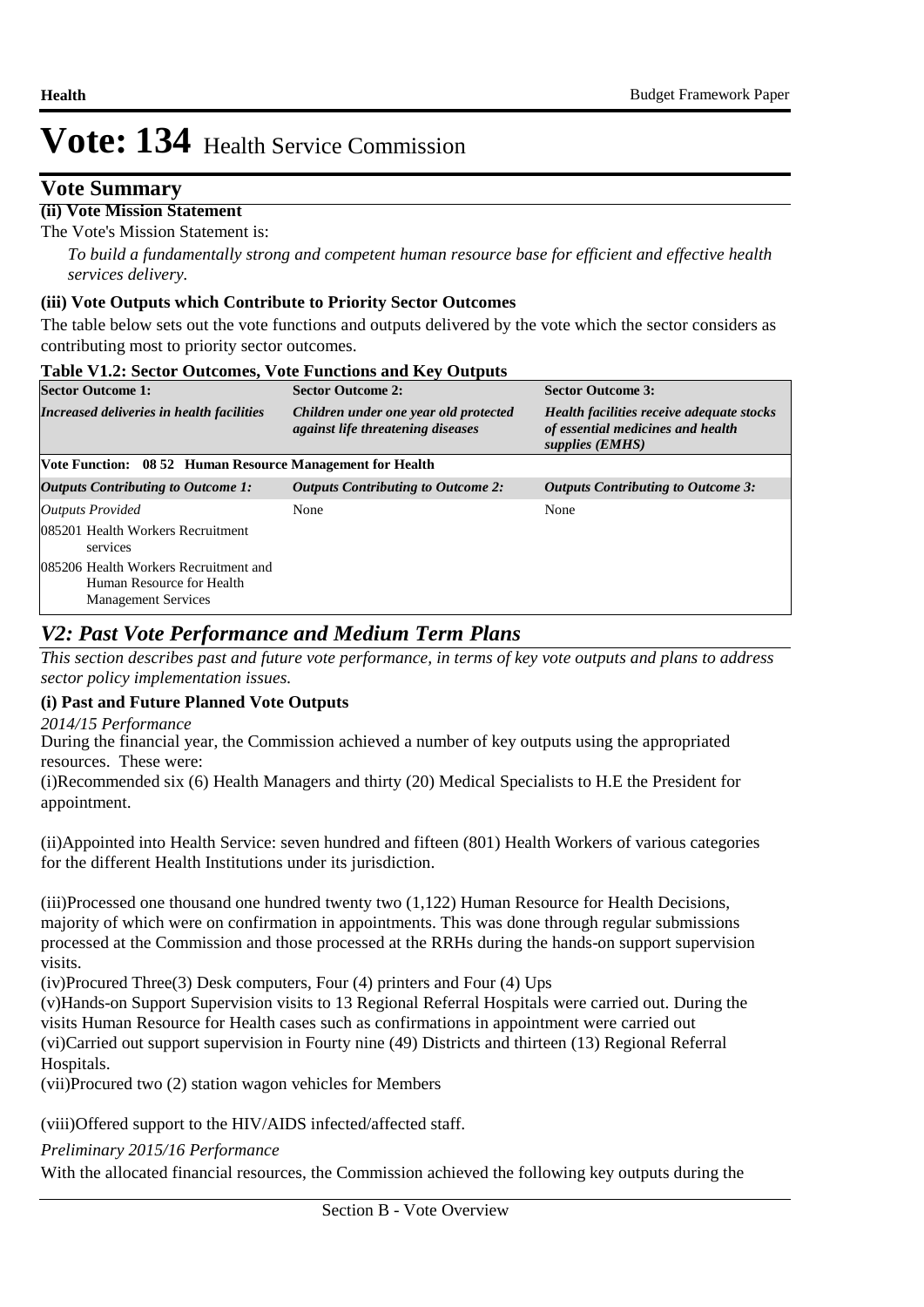### **Vote Summary**

#### quarter;

Appointed Fifty Five (55) Health Workers into the Health Service

Ninty Five (95) Human Resource for Health Decisions of confirmation in appointment, corrigenda, redesignation, study leave, interdictions, abscondments and retirement; processed.

Performance and Career enhancement training carried out for Staff of the Commission in accordance with theTraining Plan.

Held a consultative meeting with a delegation of Technical Staff and Members from Sierraleon Health Service

Commission and other stake holders like Ministry of Public Service, Monistry of Health, Ministry of Education,

Sports and Skils Development.

Support supervision and hands-on support on Human Resource for Health issues to 14 District Service Commissions/Districts and Four (4) RRH carried out.

Paid for salaries, statutory allowances, utilities and other goods and services consumed by the Commission

#### **Table V2.1: Past and 2016/17 Key Vote Outputs\***

| <i>Vote. Vote Function</i><br><b>Key Output</b><br><b>Vote: 134 Health Service Commission</b>                 | <b>Approved Budget and</b><br><b>Planned outputs</b>                                                                                                                                                                                                                                                                                  | 2015/16 | <b>Spending and Outputs</b><br><b>Achieved by End Sept</b>       |                                                                                                                                 | 2016/17<br><b>Proposed Budget and</b><br><b>Planned Outputs</b>                                                                                                                                                                                                                                                                                                   |       |
|---------------------------------------------------------------------------------------------------------------|---------------------------------------------------------------------------------------------------------------------------------------------------------------------------------------------------------------------------------------------------------------------------------------------------------------------------------------|---------|------------------------------------------------------------------|---------------------------------------------------------------------------------------------------------------------------------|-------------------------------------------------------------------------------------------------------------------------------------------------------------------------------------------------------------------------------------------------------------------------------------------------------------------------------------------------------------------|-------|
| Vote Function: 0852 Human Resource Management for Health                                                      |                                                                                                                                                                                                                                                                                                                                       |         |                                                                  |                                                                                                                                 |                                                                                                                                                                                                                                                                                                                                                                   |       |
| Output: 085205                                                                                                | <b>Technical Support and Support Supervision</b>                                                                                                                                                                                                                                                                                      |         |                                                                  |                                                                                                                                 |                                                                                                                                                                                                                                                                                                                                                                   |       |
| Description of Outputs:                                                                                       | 56 Districts/Districts Service<br>Commissions, 14 RRHs, 5<br>National Health Institutions and Commissions, 4 RRHs carried<br>KCCA Health Units provided<br>support supervision.                                                                                                                                                       |         | Support supervision to 14<br>Districts/Districts Service<br>out. |                                                                                                                                 | <b>56 Districts/Districts Service</b><br>Commissions, 14 RRHs, 5<br><b>National Health Institutions and</b><br><b>KCCA Health Units provided</b><br>support supervision.                                                                                                                                                                                          |       |
| Performance Indicators:                                                                                       |                                                                                                                                                                                                                                                                                                                                       |         |                                                                  |                                                                                                                                 |                                                                                                                                                                                                                                                                                                                                                                   |       |
| No. of District Service<br>Commissions provided with<br>support supervision                                   | 56                                                                                                                                                                                                                                                                                                                                    |         | 14                                                               |                                                                                                                                 | 56                                                                                                                                                                                                                                                                                                                                                                |       |
| Output Cost: UShs Bn:                                                                                         |                                                                                                                                                                                                                                                                                                                                       | 0.125   | $UShs Bn$ :                                                      | 0.030                                                                                                                           | <b>UShs Bn:</b>                                                                                                                                                                                                                                                                                                                                                   | 0.125 |
| <b>Output: 085206</b>                                                                                         |                                                                                                                                                                                                                                                                                                                                       |         |                                                                  | Health Workers Recruitment and Human Resource for Health Management Services                                                    |                                                                                                                                                                                                                                                                                                                                                                   |       |
| Description of Outputs:                                                                                       | 800 Health Workers of all<br>categories for MoH Hqters,<br>National Referral Hospitals,<br>CUFH-Naguru, RRHs, UBTS,<br>Prisons Health Services and<br>NCTL recruited.<br>1200 HRH Cases of<br>confirmation, corrigenda,<br>redesignation, study leave,<br>interdictions, abscondments,<br>retirement on medical grounds<br>processed. |         | leave, interdictions,<br>medical grounds processed.              | 55 Health Workers Recruited<br>95 HRH Cases of confirmation,<br>corrigenda, redesignation, study<br>abscondments, retirement on | 850 Health Workers of all<br>categories for MoH Hqters,<br><b>National Referral</b><br>Hospitals, UCI, UHI, CUFH-<br>Naguru, RRHs, UBTS, Prisons<br><b>Health Services and NCTL</b><br>recruited.<br>1200 HRH Cases of<br>confirmation, corrigenda,<br>redesignation, study leave,<br>interdictions, abscondments,<br>retirement on medical grounds<br>processed. |       |
| Performance Indicators:<br>No. of Health Workers<br>recruited in Central<br>Government Health<br>Institutions | 800                                                                                                                                                                                                                                                                                                                                   |         | 55                                                               |                                                                                                                                 | 850                                                                                                                                                                                                                                                                                                                                                               |       |
| Output Cost: UShs Bn:                                                                                         |                                                                                                                                                                                                                                                                                                                                       | 0.432   | UShs Bn:                                                         | 0.104                                                                                                                           | <b>UShs Bn:</b>                                                                                                                                                                                                                                                                                                                                                   | 0.432 |
| <b>Vote Function Cost</b>                                                                                     | <b>UShs Bn:</b>                                                                                                                                                                                                                                                                                                                       |         | 4.371 UShs Bn:                                                   |                                                                                                                                 | 0.912 UShs Bn:                                                                                                                                                                                                                                                                                                                                                    | 4.271 |

Section B - Vote Overview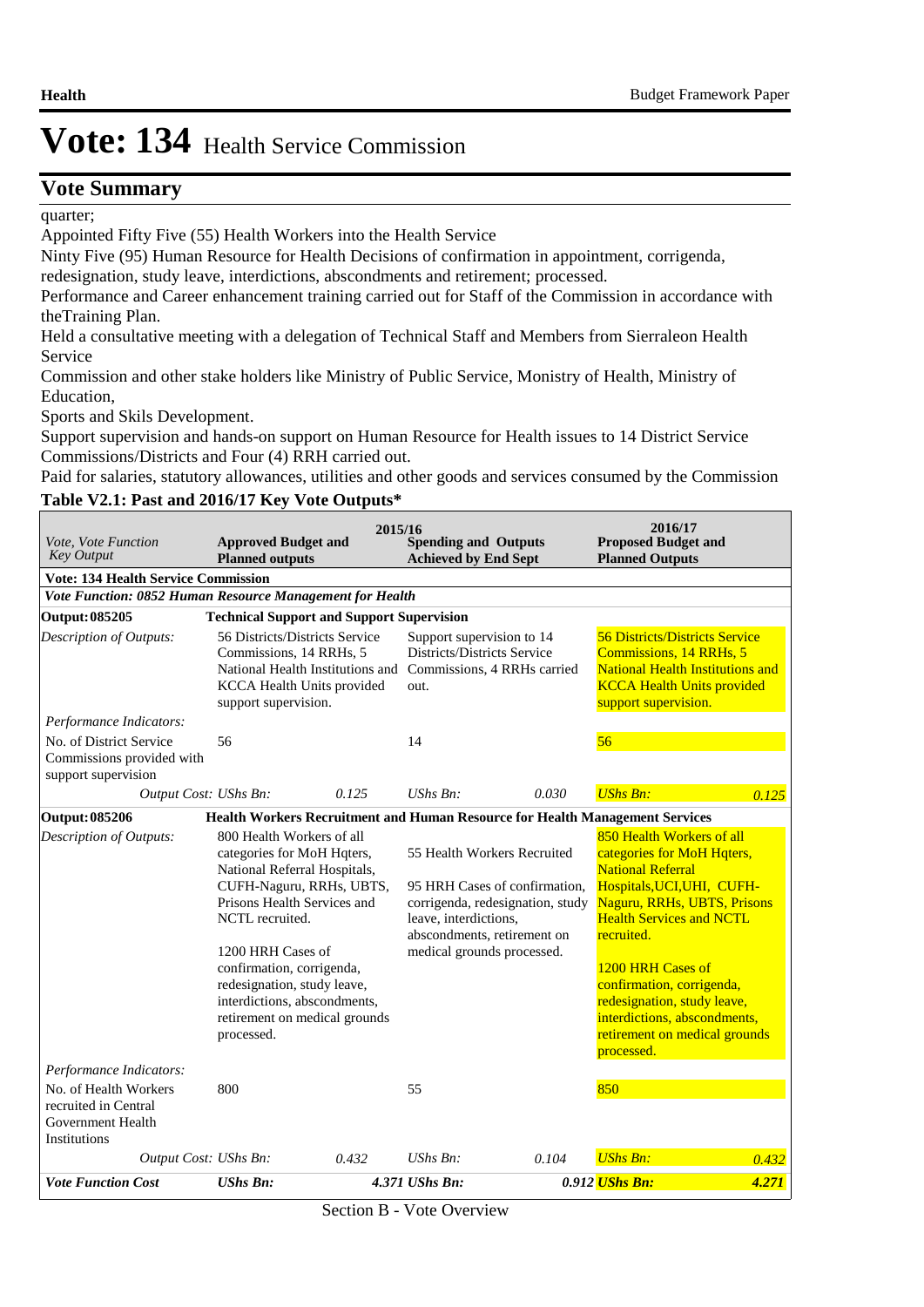## **Vote Summary**

|                                          |                                                      | 2015/16                                                    | 2016/17                                              |         |
|------------------------------------------|------------------------------------------------------|------------------------------------------------------------|------------------------------------------------------|---------|
| <i>Vote, Vote Function</i><br>Key Output | <b>Approved Budget and</b><br><b>Planned outputs</b> | <b>Spending and Outputs</b><br><b>Achieved by End Sept</b> | <b>Proposed Budget and</b><br><b>Planned Outputs</b> |         |
| <b>Cost of Vote Services:</b>            | $\mathit{UShs}\, \mathit{Bn}$ :                      | 4.271 <i>UShs Bn</i> :                                     | $0.912$ UShs Bn:                                     | $4.271$ |

*\* Excluding Taxes and Arrears*

*2016/17 Planned Outputs*

850 Health Workers of all categories for MoH Hqters, National Referral Hospitals, CUFH-Naguru, RRHs,UBTS, Prisons Health Services and NCTL recruited.

1200 HRH Cases of confirmation, corrigenda, redesignation, study leave, interdictions, abscondments, Retirement on medical grounds processed.

Support supervision to 56 Districts/Districts Service Commissions, 14 RRHs, 5 National Health Institutionsand KCCA Health Units carried out.

Technical Support Supervision to DSCs, Central Government Health Institutions and Departments under the jurisdiction of HSC on HRH issues provided.

Performance and career enhancement training for Members and Staff of the Health Service Commission in accordance with the Training Plan carried out.

Monitoring and tracking implementation of the HSC decisions, deployment, reporting and retention of Health Workers; carried out.

Roll out the implementation of the HSC e-Recruitment Information System carried out.

Operationalization of the HSC Selections Examinations Division finalized.

Development of competency profiles for health workers' approved posts in MoH Hqters and Regional Referral Hospitals continued.

Review of the HSC Recruitment Guidelines for Health Workers in Districts and Urban Authorities finalized.

Review of the Terms and Conditions of Service of Health Workers including training and qualifications Continued.

Workshop for; Recruitment of Health Workers under the jurisdiction of the Commission carried out.

Technical meetings;

Monitoring and Evaluation on the implementation of HSC Strategic Plan, Annual Work-plan and activities conducted.

Finalize the development and dissemination of the HSC Standard Operating Procedures carried out.

#### **Table V2.2: Past and Medium Term Key Vote Output Indicators\***

| $U_{\alpha\beta\alpha}$ $E_{\alpha\beta\alpha}$ of $\alpha\alpha$ $V_{\alpha\alpha}$ $\alpha\alpha$ | 2015/16                         | <b>MTEF Projections</b> |  |
|-----------------------------------------------------------------------------------------------------|---------------------------------|-------------------------|--|
|                                                                                                     | $Section R$ - $Note$ $Our view$ |                         |  |

**Outturn Section B - Vote Overview**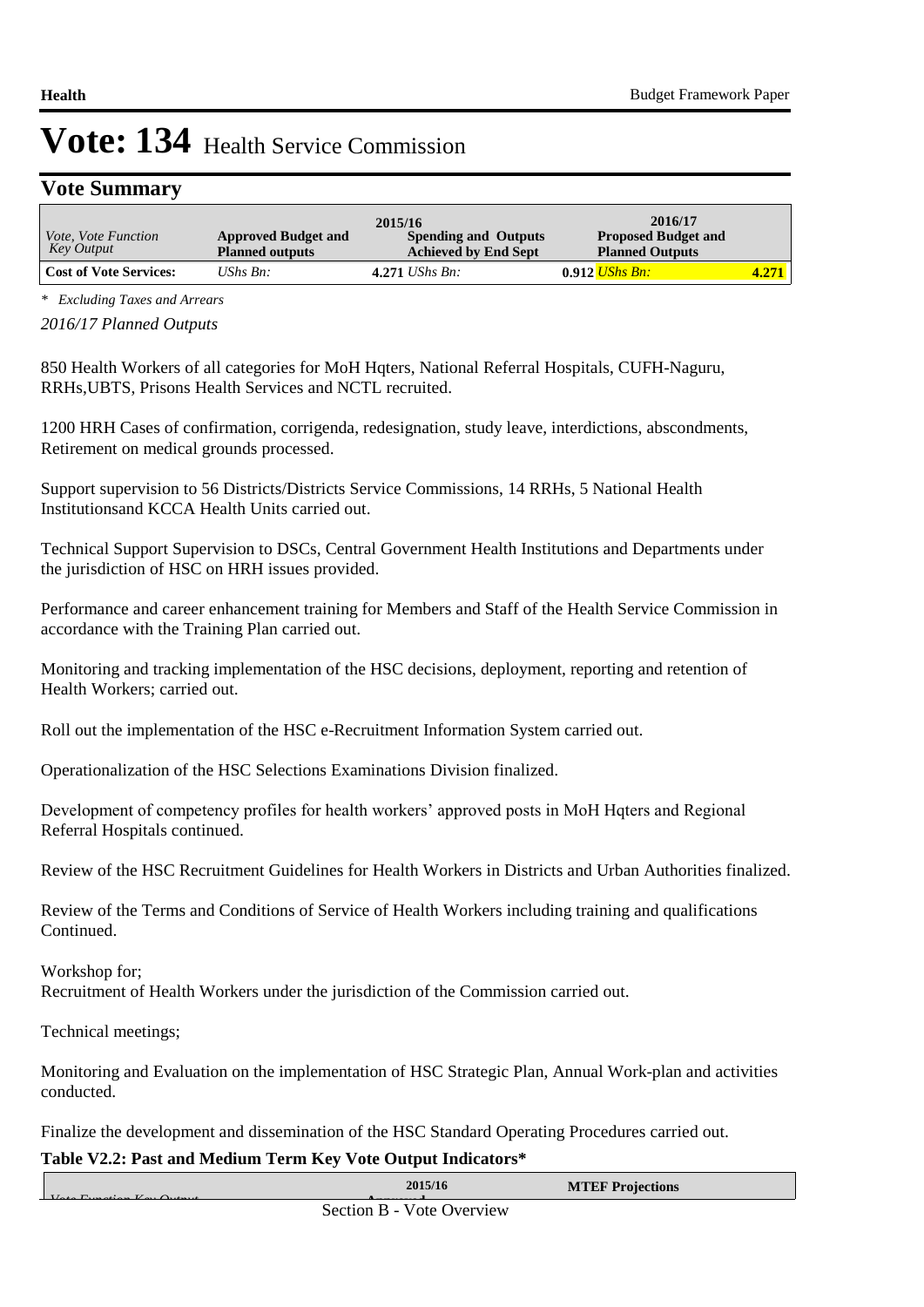**Vote Summary**

| сион кеу Өшрш<br><b>Indicators and Costs:</b>           | 2014/15<br><b>Outturn</b> | Approveu<br><b>Plan</b> | Outturn by<br><b>End Sept.</b> | 2016/17 | 2017/18 | 2018/19 |
|---------------------------------------------------------|---------------------------|-------------------------|--------------------------------|---------|---------|---------|
| <b>Vote: 134 Health Service Commission</b>              |                           |                         |                                |         |         |         |
| Vote Function:0852 Human Resource Management for Health |                           |                         |                                |         |         |         |
| No. of Health Workers recruited in                      |                           |                         | $\Omega$                       |         |         |         |
| Central Government Health                               |                           |                         |                                |         |         |         |
| <i>Institutions</i>                                     |                           |                         |                                |         |         |         |
| INo. Of Human Resource for Health                       |                           |                         | $\vert 0 \vert$                |         |         |         |
| Decisions processed                                     |                           |                         |                                |         |         |         |
| No. of District Service Commissions                     |                           | 56                      | 4                              | 56      | 60      | 60      |
| provided with support supervision                       |                           |                         |                                |         |         |         |
| No. of Health Workers recruited in                      |                           | 800                     | 55                             | 850     | 900     | 950     |
| Central Government Health                               |                           |                         |                                |         |         |         |
| <b>Institutions</b>                                     |                           |                         |                                |         |         |         |
| <b>Vote Function Cost (UShs bn)</b>                     | 3.540                     | 4.271                   | 0.912                          | 4.271   | 4.925   | 5.642   |
| <b>Cost of Vote Services (UShs Bn)</b>                  | 3.540                     | 4.271                   | 0.912                          | 4.271   | 4.925   | 5.642   |

#### *Medium Term Plans*

In the medium term, the Commission will advocate for better Terms and Conditions of Service for Health Workers. The HSC will advocate training in rare disciplines such as ENT, Pathology, Dental and Laboratory Technologists etc, and other Super specialties, some of which training is not conducted in Uganda. In order to ensure and enforce Health Workers' adherence to the Code of Conduct and Ethics, the Health Service Commission will cary ouy hands-on support supervision in RRHs during which sensitization and dissemination of the Health Workers Code of Conduct and Ethics will be conducted.

#### **(ii) Efficiency of Vote Budget Allocations**

The Commission has allocated funds for the functionality of its Internal Audit Unit which will provide advice to management in ensuring efficiency and value for money. Funds have also been allocated to performance enhancement trainings for Members and staff to ensure increased performance efficiency.

#### **Table V2.3: Allocations to Key Sector and Service Delivery Outputs over the Medium Term**

|                                 | $(i)$ Allocation (Shs Bn) |                                 |     |     | $(ii)$ % Vote Budget |          |                                 |          |
|---------------------------------|---------------------------|---------------------------------|-----|-----|----------------------|----------|---------------------------------|----------|
| <b>Billion Uganda Shillings</b> |                           | 2015/16 2016/17 2017/18 2018/19 |     |     |                      |          | 2015/16 2016/17 2017/18 2018/19 |          |
| <b>Key Sector</b>               | 0.6                       | 0.6                             | 0.7 | 1.0 | $13.0\%$             | $13.0\%$ | $14.4\%$                        | $17.9\%$ |
| Service Delivery                | 0.4 <sup>1</sup>          | 0.4                             | 0.6 | 0.8 | $10.1\%$             | $10.1\%$ | $11.2\%$                        | $13.3\%$ |

The table below shows the per capita recruitment for FY 2016/17 projected at UGX. 480,000. This includes expenses on preparation of adverts, running the advert in the media, data entry, shortlisting, interviewing, confirmation of minutes and dissemination of results.

#### **Table V2.4: Key Unit Costs of Services Provided and Services Funded (Shs '000)**

| <b>Unit Cost</b><br><b>Description</b>                  | Actual<br>2014/15 | <b>Planned</b><br>2015/16 | <b>Actual</b><br>by Sept | <b>Proposed</b><br>2016/17 | <b>Costing Assumptions and Reasons for</b><br>any Changes and Variations from Plan |
|---------------------------------------------------------|-------------------|---------------------------|--------------------------|----------------------------|------------------------------------------------------------------------------------|
|                                                         |                   |                           |                          |                            |                                                                                    |
| Vote Function:0852 Human Resource Management for Health |                   |                           |                          |                            |                                                                                    |
| Cost of recruiting one<br>health worker                 | 454               | 540                       | 545                      | 480                        | Being the total cost of recruiting one.<br>health worker                           |

#### **(iii) Vote Investment Plans**

Over the last four financial years, the Commission's development budget has stagnated at Ushs. 0.347 Billion. However, its expected to increase to Ushs. 0.416 Billion in FY 2016/17 and FY 2017/18.

#### **Table V2.5: Allocations to Capital Investment over the Medium Term**

|                                           | $(i)$ Allocation (Shs Bn) |     |                                 |     | $(ii)$ % Vote Budget |                                     |  |
|-------------------------------------------|---------------------------|-----|---------------------------------|-----|----------------------|-------------------------------------|--|
| <b>Billion Uganda Shillings</b>           |                           |     | 2015/16 2016/17 2017/18 2018/19 |     |                      | 2015/16 2016/17 2017/18 2018/19     |  |
| Consumption Expendture (Outputs Provided) | 3.9                       | 3.9 | 4.1                             | 4.8 |                      | $91.9\%$ $91.9\%$ $83.6\%$ $85.7\%$ |  |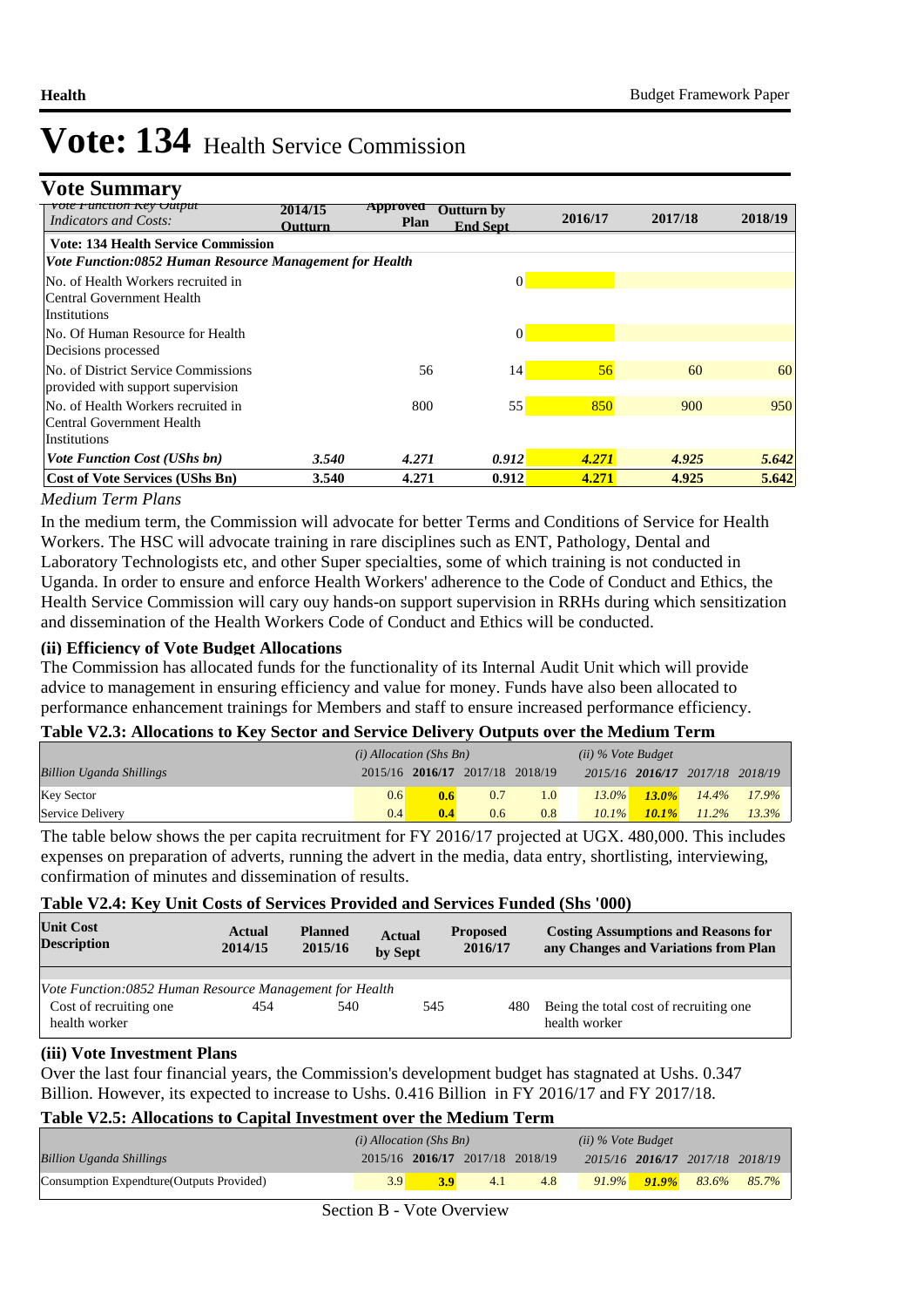### **Vote Summary**

| Purchases<br>anital<br>Invest<br>`en. | U.J  | $U_{\rm{r}}$             | 0.8               | $8.1\%$ | 70.<br><b>STARS</b>          | 16<br>A <sub>0</sub><br>70 | 20/<br>(4.3)<br>$\sqrt{a}$ |
|---------------------------------------|------|--------------------------|-------------------|---------|------------------------------|----------------------------|----------------------------|
| Total<br>Grand                        | ده د | $\Omega$<br><b>The A</b> | $\epsilon$<br>5.0 | 100.0%  | 100<br>$\theta$ <sup>o</sup> | $100.0\%$                  | $100.0\%$                  |
|                                       |      |                          |                   |         |                              |                            |                            |

The major planned capital expenditure in FY 2016/17 is the procurement of two (2) Vehicles to facilitate Commission Support Supervision activities at a cost of UGX 308 Million. i.e 89% of capital budget

#### **Table V2.6: Major Capital Investments**

#### **(iv) Vote Actions to improve Priority Sector Outomes**

The Commission plans to continue advocating for better Terms and Conditions of Service for Health Workers in addressing the high attrition rate of Health Workers in the Country. The Commission will also advocate training in rare disciplines such as ENT, Pathology, Dental and Laboratory Technologists and other Super specialties, some of which training is not conducted in Uganda to ensure that such highly needed Health Workers are available in the Country's Job Market.

#### **Table V2.7: Priority Vote Actions to Improve Sector Performance**

| 2015/16 Planned Actions:                                                                                                                                                                                                                                                              | 2015/16 Actions by Sept:                                                                                                                                                                                                                                                            | 2016/17 Planned Actions:                                                                                                                                                                                                                                                                     | <b>MT Strategy:</b>                                                                                                                                                                                                                                                            |  |  |  |  |  |  |  |
|---------------------------------------------------------------------------------------------------------------------------------------------------------------------------------------------------------------------------------------------------------------------------------------|-------------------------------------------------------------------------------------------------------------------------------------------------------------------------------------------------------------------------------------------------------------------------------------|----------------------------------------------------------------------------------------------------------------------------------------------------------------------------------------------------------------------------------------------------------------------------------------------|--------------------------------------------------------------------------------------------------------------------------------------------------------------------------------------------------------------------------------------------------------------------------------|--|--|--|--|--|--|--|
| Sector Outcome 1: Increased deliveries in health facilities                                                                                                                                                                                                                           |                                                                                                                                                                                                                                                                                     |                                                                                                                                                                                                                                                                                              |                                                                                                                                                                                                                                                                                |  |  |  |  |  |  |  |
| Vote Function: 08 52 Human Resource Management for Health                                                                                                                                                                                                                             |                                                                                                                                                                                                                                                                                     |                                                                                                                                                                                                                                                                                              |                                                                                                                                                                                                                                                                                |  |  |  |  |  |  |  |
| <b>VF Performance Issue:</b>                                                                                                                                                                                                                                                          | - Inability to fill approved posts for Health Workers in National and Regional Referral Hospitals                                                                                                                                                                                   |                                                                                                                                                                                                                                                                                              |                                                                                                                                                                                                                                                                                |  |  |  |  |  |  |  |
| Subject to availability of<br>funds and clearance by Public<br>Service, fill all vacant posts.<br>Advocate for training in those<br>affected professions/<br>disciplines such as ENT,<br>Pathology, Dental and<br>Laboratory Technologists.                                           | 55 Health Workers Recruited                                                                                                                                                                                                                                                         | Subject to availability of funds<br>and clearance by Public<br>Service, fill all vacant posts.<br>Advocate for training in those<br>affected professions/<br>disciplines such as ENT,<br>Pathology, Dental and<br><b>Laboratory Technologists.</b>                                           | Continue to fill and replace all<br>vacant posts, advocate for<br>better Terms and Conditions<br>of Service for Health Workers.<br>Advocate for training in those<br>endangered professions/<br>disciplines such as ENT,<br>Pathology, Dental and<br>Laboratory Technologists. |  |  |  |  |  |  |  |
| VF Performance Issue:                                                                                                                                                                                                                                                                 | Poor Working Terms and Conditions for Health Workers                                                                                                                                                                                                                                |                                                                                                                                                                                                                                                                                              |                                                                                                                                                                                                                                                                                |  |  |  |  |  |  |  |
| At various stakeholder<br>meetings the commission<br>plans to advocate for better<br>working conditions of service<br>for health workers.                                                                                                                                             | At various stakeholder<br>meetings the commission<br>advocated for better working<br>conditions of service for<br>health workers.                                                                                                                                                   | At various stakeholder<br>meetings the commission<br>plans to advocate for better<br>working conditions of service<br>for health workers.                                                                                                                                                    | <b>Advocacy for better Terms</b><br>and Conditions of Service for<br><b>Health Workers.</b>                                                                                                                                                                                    |  |  |  |  |  |  |  |
|                                                                                                                                                                                                                                                                                       | Sector Outcome 2: Children under one year old protected against life threatening diseases                                                                                                                                                                                           |                                                                                                                                                                                                                                                                                              |                                                                                                                                                                                                                                                                                |  |  |  |  |  |  |  |
| Vote Function: 08 52 Human Resource Management for Health                                                                                                                                                                                                                             |                                                                                                                                                                                                                                                                                     |                                                                                                                                                                                                                                                                                              |                                                                                                                                                                                                                                                                                |  |  |  |  |  |  |  |
| VF Performance Issue:                                                                                                                                                                                                                                                                 | Rising rates of Health Worker absenteeism                                                                                                                                                                                                                                           |                                                                                                                                                                                                                                                                                              |                                                                                                                                                                                                                                                                                |  |  |  |  |  |  |  |
| The Commission plans to<br>conduct Support Supervision<br>visits that among others HRH<br>issues will emphasise<br>adherence to the Health<br><b>Workers Code of Conduct</b><br>and Ethics. Commission too<br>plans to disseminate copies of<br>the H/Ws Code of conduct &<br>Ethics. | Support supervision to 14<br>Districts/Districts Service<br>Commissions, 4 RRHs carried<br>out.<br><b>Technical Support</b><br>Supervision to DSCs, Central<br>Government Health<br><b>Institutions and Departments</b><br>under the jurisdiction of HSC<br>on HRH issues provided. | The Commission plans to<br>conduct Support Supervision<br>visits that among others HRH<br>issues will emphasise<br>adherence to the Health<br><b>Workers Code of Conduct and</b><br><b>Ethics. Commission too plans</b><br>to disseminate copies of the<br>H/Ws Code of conduct &<br>Ethics. | Ensure and enforce adherence<br>of Health Workers to the Code<br>of Conduct and Ethics through<br>workshops and Support<br>Supervision.                                                                                                                                        |  |  |  |  |  |  |  |
|                                                                                                                                                                                                                                                                                       | <b>Technical Meetings with</b><br>Members of Sierraleon HSC,<br>PEPFAR, Task Force on<br>Public Health Training and<br>other stake holders like MoPS,<br>MoH, MoES&SD, Mulago &                                                                                                     |                                                                                                                                                                                                                                                                                              |                                                                                                                                                                                                                                                                                |  |  |  |  |  |  |  |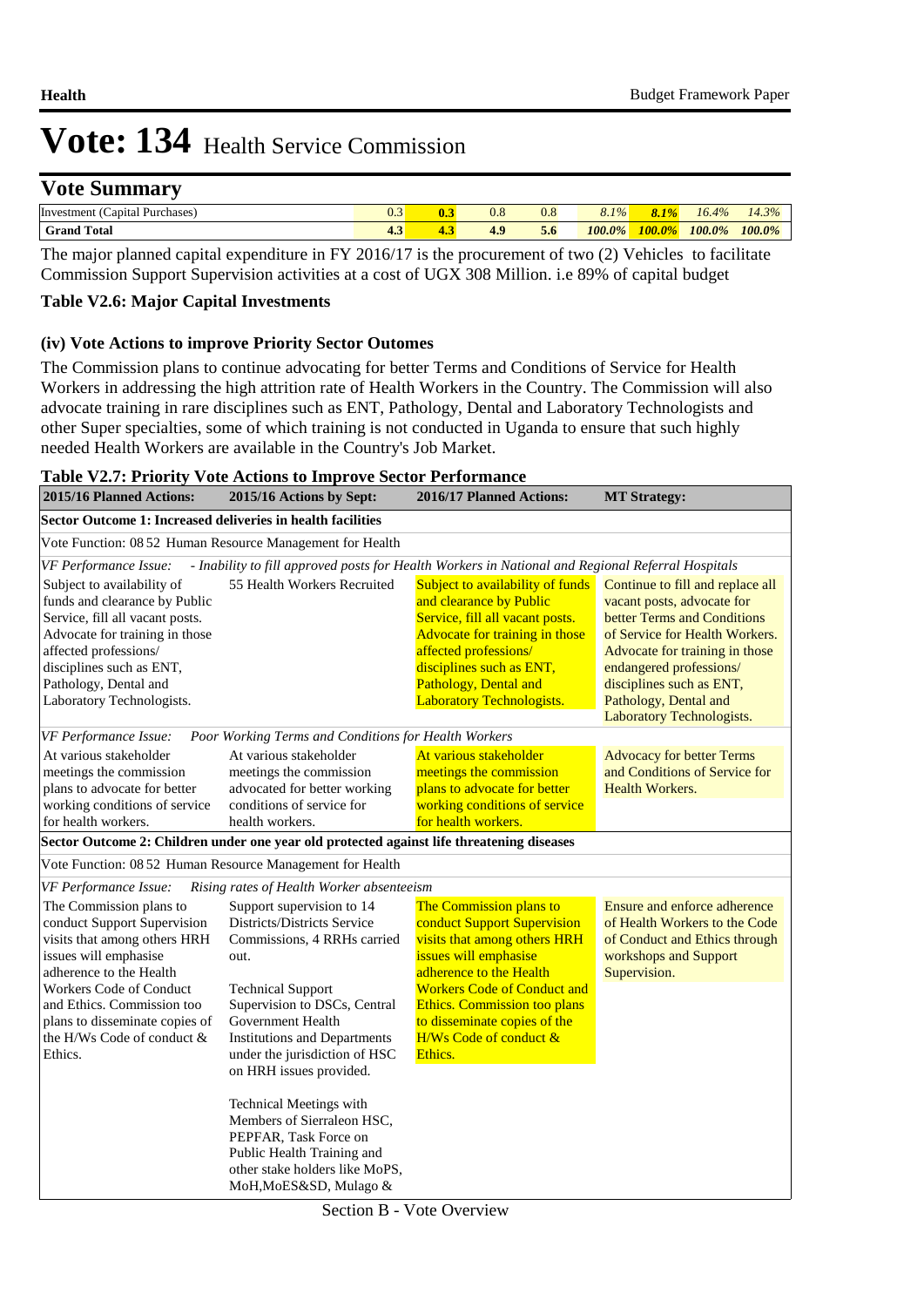### **Vote Summary**

| 2015/16 Planned Actions: | 2015/16 Actions by Sept: | 2016/17 Planned Actions: | <b>MT Strategy:</b> |
|--------------------------|--------------------------|--------------------------|---------------------|
|                          | KCCA carried out         |                          |                     |

## *V3 Proposed Budget Allocations for 2016/17 and the Medium Term*

*This section sets out the proposed vote budget allocations for 2016/17 and the medium term, including major areas of expenditures and any notable changes in allocations.* 

#### **Table V3.1: Past Outturns and Medium Term Projections by Vote Function\***

|                                            | 2014/15<br><b>Outturn</b> | Appr.<br><b>Budget</b> | 2015/16<br>Spent by<br><b>End Sept</b> | 2016/17 | <b>MTEF Budget Projections</b><br>2017/18 | 2018/19 |
|--------------------------------------------|---------------------------|------------------------|----------------------------------------|---------|-------------------------------------------|---------|
| <b>Vote: 134 Health Service Commission</b> |                           |                        |                                        |         |                                           |         |
| 0852 Human Resource Management for Health  | 3.540                     | 4.271                  | 0.912                                  | 4.271   | 4.925                                     | 5.642   |
| <b>Total for Vote:</b>                     | 3.540                     | 4.271                  | 0.912                                  | 4.271   | 4.925                                     | 5.642   |

#### **(i) The Total Budget over the Medium Term**

The Health Service Commission budget allocation for FY 2016/17 is UGX 4.27 Billion of which UGX 1.152 Billion is Wage, UGX 2.772 Billion is Non Wage Recurrent and UGX 0.347 Billion is for Capital Development. However the Commission total budget is expected to increase to Ushs. 4.874 Billion and Ushs. 4.875 Billion in FY 2017/18 and FY 2018/17 respectively.

#### **(ii) The major expenditure allocations in the Vote for 2016/17**

The major expenditure allocation is to Secretariat Support Service for Human Resource for Health Management vote function

#### **(iii) The major planned changes in resource allocations within the Vote for 2016/17** None

#### **Table V3.2: Key Changes in Vote Resource Allocation**

|                                                                              | 2016/17 | <b>Changes in Budget Allocations and Outputs from 2015/16 Planned Levels:</b>                                                                  | 2017/18                                  | 2018/19                | <b>Justification for proposed Changes in</b><br><b>Expenditure and Outputs</b>                                                           |  |
|------------------------------------------------------------------------------|---------|------------------------------------------------------------------------------------------------------------------------------------------------|------------------------------------------|------------------------|------------------------------------------------------------------------------------------------------------------------------------------|--|
| Vote Function:0876 Human Resource Management for Health                      |         |                                                                                                                                                |                                          |                        |                                                                                                                                          |  |
| 0852 76 Purchase of Office and ICT Equipment, including Software<br>Output:  |         |                                                                                                                                                |                                          |                        |                                                                                                                                          |  |
| UShs Bn:                                                                     |         | $-0.005$ UShs Bn:<br>Replacement costs for the Replacement costs for the<br>used ones are anticipated to used ones are anticipated to<br>go up | $0.056$ UShs Bn:<br>go up                |                        | <b>0.056</b> The Commission intends to buy less<br>equipment since the Commission got<br>some equipment from the donor (Intra<br>Health) |  |
| 0852 78 Purchase of Office and Residential Furniture and Fittings<br>Output: |         |                                                                                                                                                |                                          |                        |                                                                                                                                          |  |
| $UShs Bn:$<br><b>Anticipated inrease in</b><br><b>Market prices</b>          |         | $0.005$ UShs Bn:<br>Anticipated inrease in<br>Market prices                                                                                    | $0.035$ UShs Bn.<br><b>Market prices</b> | Anticipated inrease in | $\overline{0.035}$ The provision is on account of the<br>planned procurement of office chairs<br>and shelves                             |  |

## *V4: Vote Challenges for 2016/17 and the Medium Term*

*This section sets out the major challenges the vote faces in 2016/17 and the medium term which the vote has been unable to address in its spending plans.*

Administrative challenges.

i. Inadequate office and parking space. This affects not only Staff of the Commission but Technical Representatives who assist the Commission in Shortlisting and Interviewing Exercises.

ii.Inadequate transport for Members and Staff to carry out Commission activities.

iii. Limited budget for support supervision, capacity building and other activities.

 Service Delivery Challenges.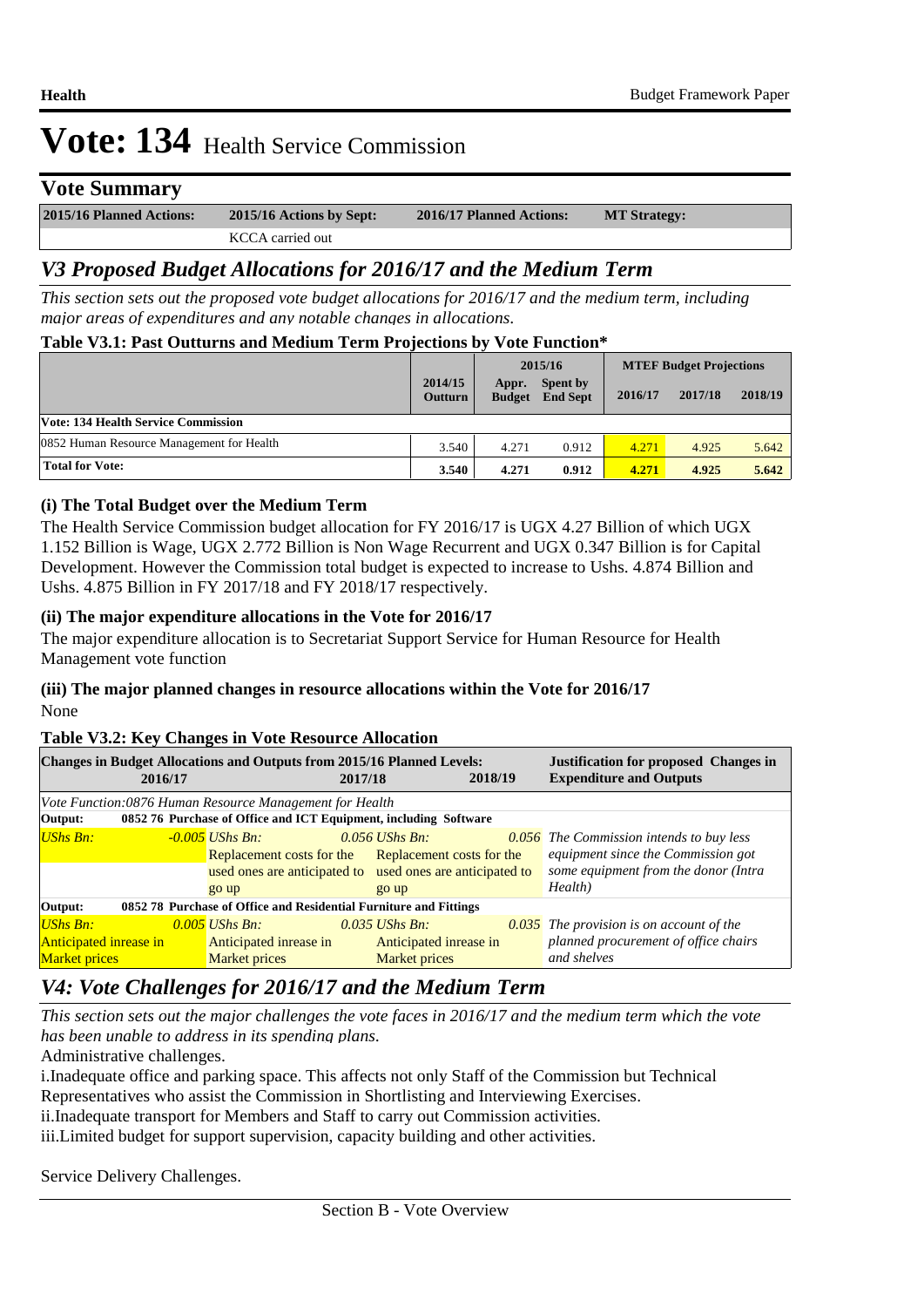## **Vote Summary**

i. Delayed submissions of vacant posts to the Ministry of Public Service by the user Institutions and delayed clearance by the Ministry of Public Service. This affected the Commission from delivering on the planned recruitment.

ii. The Commission faces a problem of attracting Health Workers of some specialties especially for Regional Referral Hospitals; e.g. Pathologists, ENT Surgeons; Orthopaedic Surgeons; Anaesthesiologists; Psychiatrists and Radiologists. Dental Technicians, Dental Technologists, Echo Cardiac Technicians, Dispensers, Anaesthetic Officers, Midwives and Public Health Nurses are some of the other cadres difficult to attract in the right numbers. This problem is attributed to a limited labour supply and in some cases to high demand from competing private and other health providers.

iii. Constricted Staff Structures: Across the Health Service, the staffing structures have remained constricted both in terms of numbers, career progression opportunities and skills mix.

iv. Limited promotional avenues: Staff who have acquired high or relevant qualification have not been promoted and/or appointed on attainment of higher qualifications.

v. High turnover of Health Workers: This has kept depleting the National, Regional Referral Hospitals of Health Workers and other health Institutions under the jurisdiction of the Commission. It also impacts on the Commission's effort to increase the numbers of Health Workers which ultimately leads to staff stress among other negative impact. 

Vi. Poor remuneration: Non-competitive terms and conditions of service for Public Servants leading to poor motivation and high attrition of Health Workers.

Vii. Training Institutions have mash roomed over the years. A number of them lack the necessary minimum facilities especially for practicum training. Supervising these Institutions has also been a challenge as a result graduates from some of these schools present questionable professional knowledge and skills.

Viii. There is often public outcry about poor behaviour and attitudes of Health Workers but the Commission cannot capture this in its HR data because of the different levels at which disciplinary issues are handled. The majority are disciplined at clinic, ward or facility management levels. Some cases are handled by the four Professional Councils or Courts of Law and all these are not reflected in the HSC data. Only cases of abscondments, interdictions, dismissals are reflected in the Commission's HRH data.

#### **Table V4.1: Additional Output Funding Requests**

| <b>Additional Requirements for Funding and</b><br><b>Outputs in 2016/17:</b>                                                                   | <b>Justification of Requirement for</b><br><b>Additional Outputs and Funding</b>                                     |  |  |  |  |
|------------------------------------------------------------------------------------------------------------------------------------------------|----------------------------------------------------------------------------------------------------------------------|--|--|--|--|
| Vote Function:0806 Human Resource Management for Health                                                                                        |                                                                                                                      |  |  |  |  |
| 0852 06 Health Workers Recruitment and Human Resource for Health Management Services<br>Output:                                                |                                                                                                                      |  |  |  |  |
| <b>UShs Bn:</b><br>7.160<br><b>Recurrent budget for Monitoring and Tracking of the</b><br>Implementation of the Commissions decision – UGX 500 | The above priorities will ensure the Commission achieves the<br>following objectives:                                |  |  |  |  |
| <b>Million</b>                                                                                                                                 | I.Qualitative and quantitative improvement of Human Resource<br>for Health leading to better health service delivery |  |  |  |  |
| <b>Recurrent budget for HSC e-Recruitment and Selection</b>                                                                                    |                                                                                                                      |  |  |  |  |
| Examinations - UGX 188 Million                                                                                                                 | II.Improved capacity of the Health Service Commission in                                                             |  |  |  |  |
| construction of office premises $-$ UGX 2 Billion                                                                                              | carrying out its mandate                                                                                             |  |  |  |  |

*This section discusses how the vote's plans will address and respond to the cross-cutting policy, issues of gender and equity; HIV/AIDS; and the Environment, and other budgetary issues such as Arrears and NTR..*